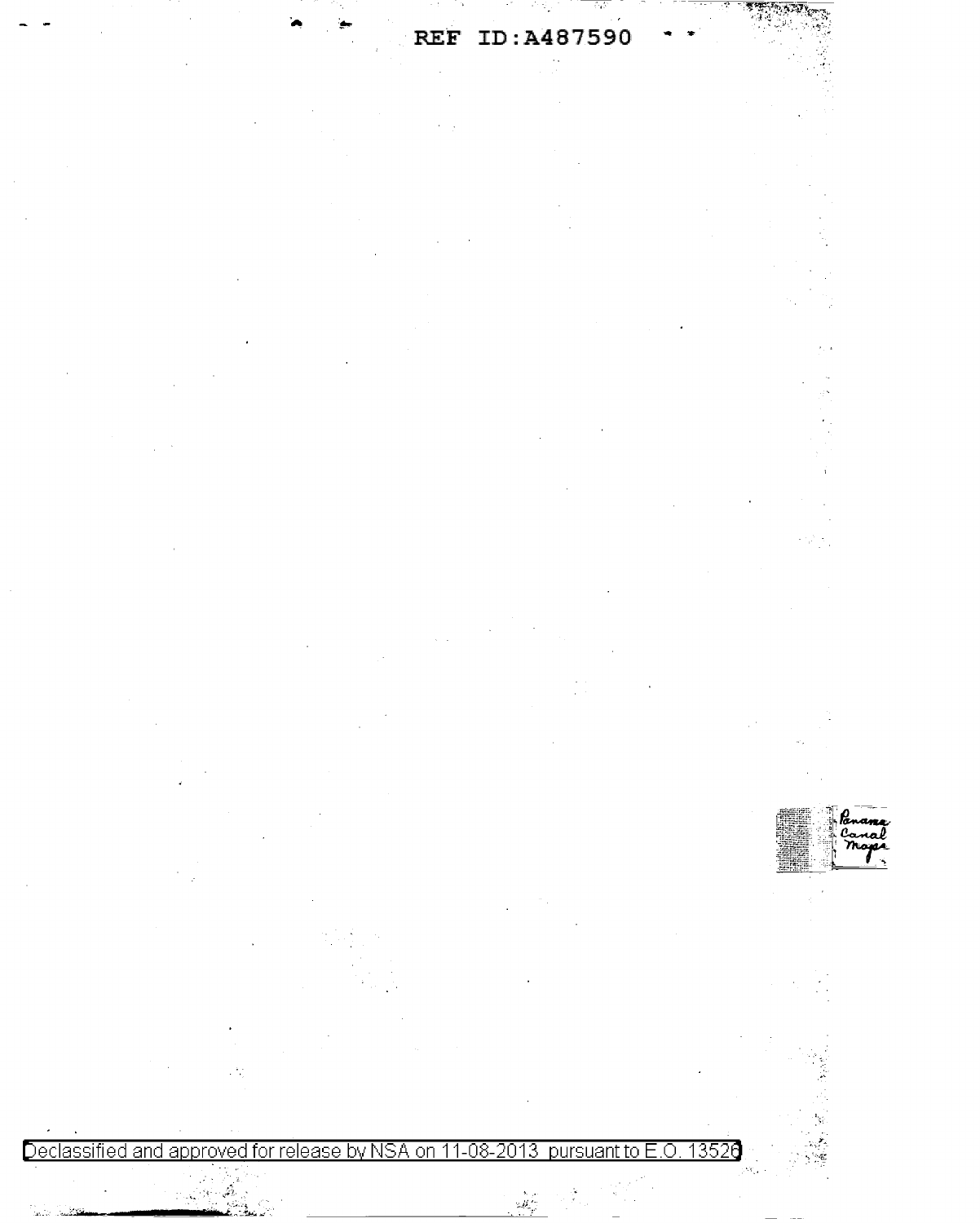#### NAVY DEPARTMENT OFFICE OF NAVAL INTELLIGENCE WASHING'ION

Op-16-F-2 31989

GZ-18

25 June, 1941

#### MEMORANDUM FOR THE CHIEF OF NAVAL OPERATIONS

Subject: Secret Canal Zone Mapa.

1. Acquisition of subject maps by the Italian Minister to Panama, and Japanese plans to take them by fast means to Japan, are indicated in the attached memorandum which, based on highly reliable information, gives the substance of a report, dated 17 June, 1941, from the Japanese Minister in Panama, and a directive, dated 23 June, 1941, from Foreign Minister Matsuoka to the Japanese Minister in Mexico City.

> A. G. KIRK, Captain, U.S. Navy, Director of Naval Intelligence.

Distribution:

•

•

| <b>Naval Aide to the President</b> | :Original. |
|------------------------------------|------------|
| Secretary of State                 | : (1)      |
| M.I.D.                             | : (1)      |
| File                               | : (2)      |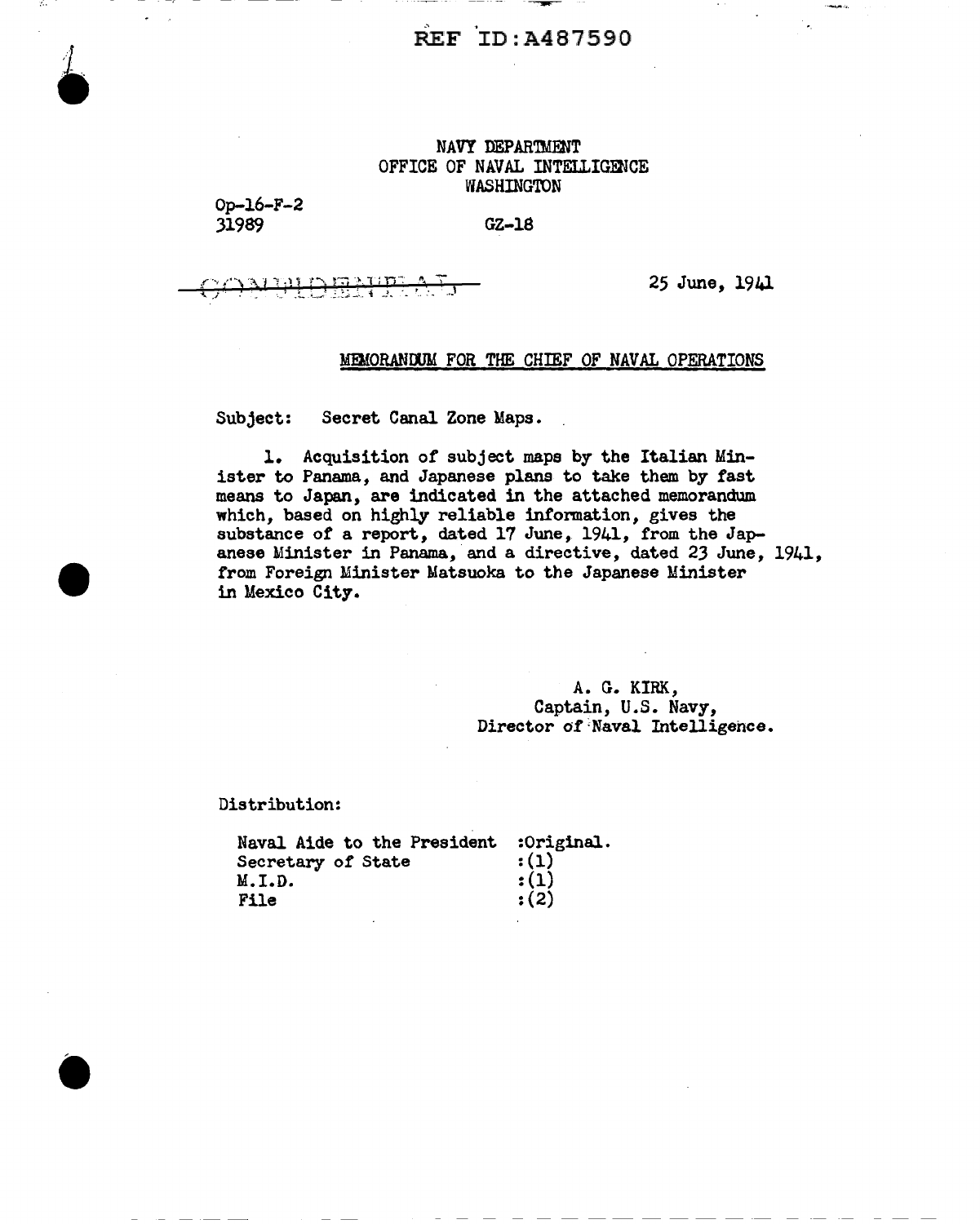### REF ID:A487590

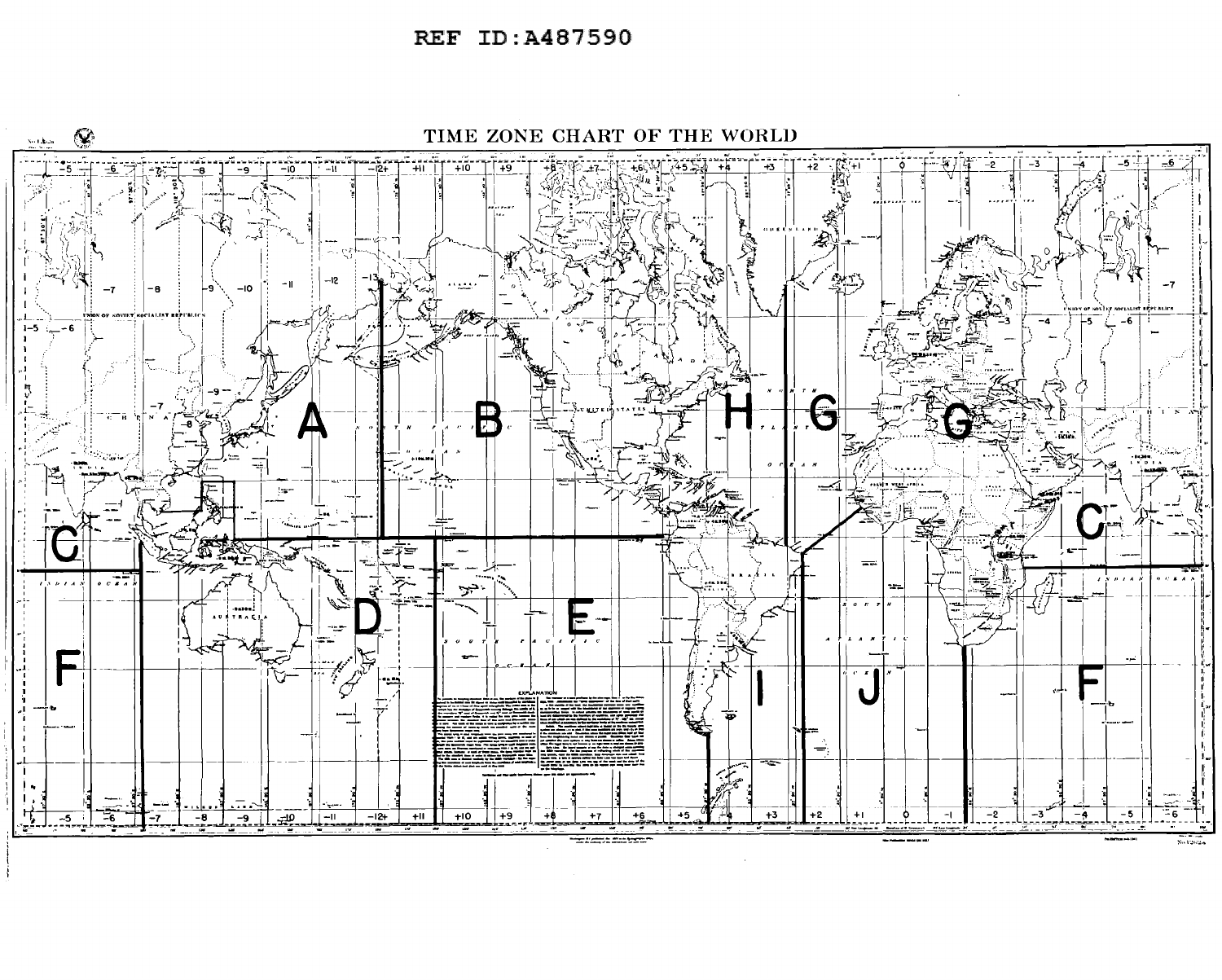<del>Thip kin it a t</del>

•

•

# $\overline{M}$   $\overline{E}$   $\overline{M}$   $\overline{O}$   $\overline{E}$   $\overline{A}$   $\overline{M}$   $\overline{N}$   $\overline{D}$   $\overline{\overline{M}}$   $\overline{M}$

Report. dated 17 June, 1941 from the Japanese Minister in Panama to Foreign Minister Matsuoka and the Japanese Ambassador in Washington

The Italian Minister showed me many secret charts made by the Canal Zone Administration, showing the locations of equipment, guns, and other military establishments in the Canal Zone.

I glanced through them, and found them to be extremely detailed. In considering the process by which these charts were obtained, I feel that it would be absolutely impossible to obtain them in the future. Accordingly, I approached the Italian Minister regarding them. It appears that he has no objections to our making copies of them, provided that this is done in Tokyo, after we have delivered them to the Italian Embassy there. However, as all ports here are being very closely watched, there is no other way of taking these charts out except by plane.

<sup>I</sup>wonder if it would not be possible to have some Japanese merchant in South America, who is either returning to Japan or is being transferred to some other country, take these charts out; or to have one of our office-staff deliver them to a designated place? At present, all the places where recent defense operations are being carried out are being marked on these charts. This work is estimated to take about one week to finish.

The Italian Minister stated that if handling of this in Japan caused too much delay, there is no other way than to take them by plane from  $\quad$  to Washington  $(?)$ . In this case, he stated that he would want to have it copied (?) at Washington (?). Please send instructions without fail. Secret.

Directive dated 23 June 1941 from Foreign Minister Matsuoka to the Japanese Minister in Mexico City.

- - - - - - - - - - - - - - - .

Regarding the plans for procuring maps of the Panama Canal and vicinity, please have career attache Kihara make an official trip to Panama. (It might be well to have secretary Yoshimizu accompany him.)

Have the maps taken out by plane, and then have Sato, the Naval Attache, bring them to Tokyo with him when he returns.